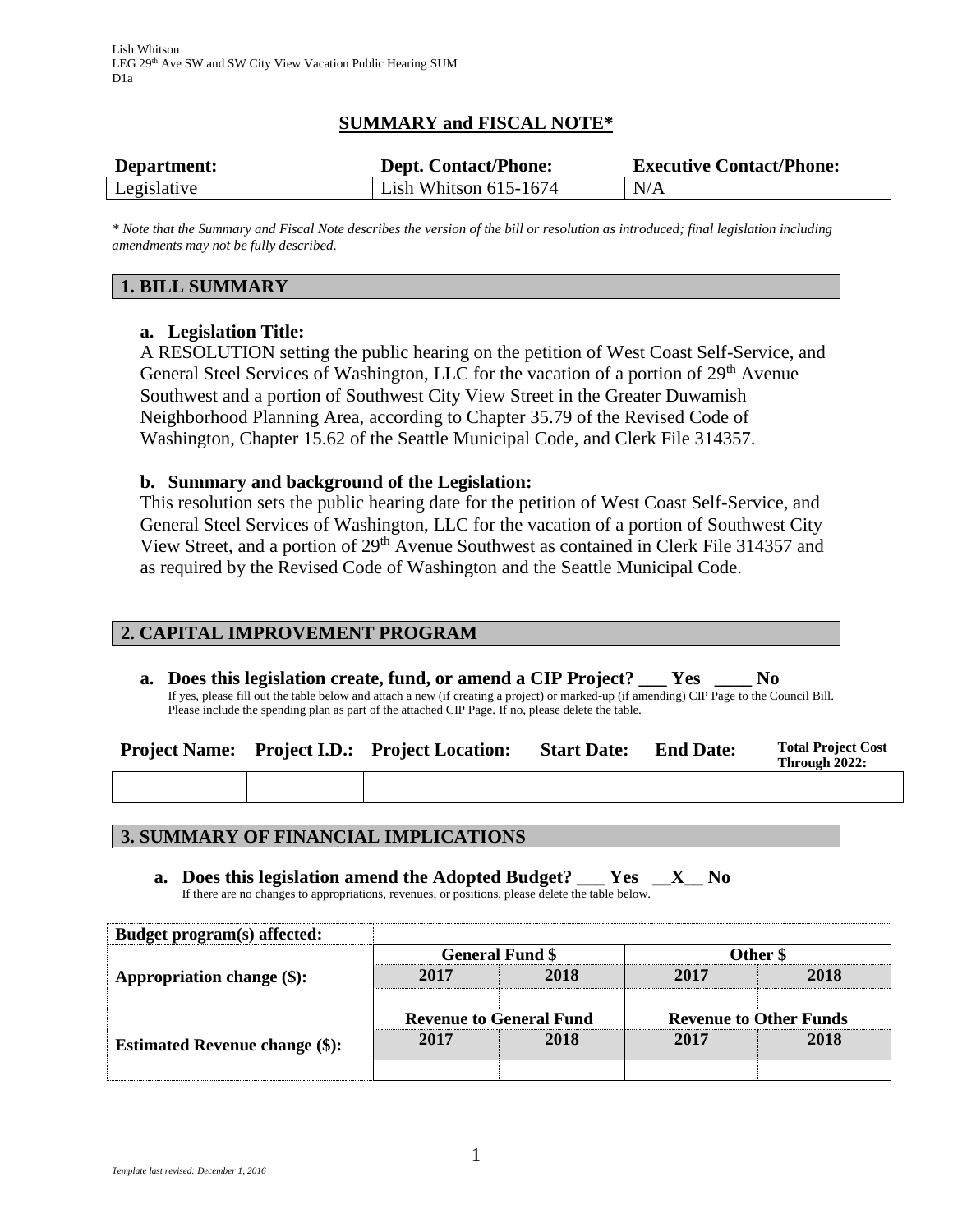| <b>Positions affected:</b> |      | <b>No. of Positions</b> | <b>Total FTE Change</b> |      |  |
|----------------------------|------|-------------------------|-------------------------|------|--|
|                            | 2017 | 2018                    | 2017                    | 2018 |  |
|                            |      |                         |                         |      |  |

- **b. Does the legislation have other financial impacts to the City of Seattle that are not reflected in the above, including direct or indirect, short-term or long-term costs?** If so, describe the nature of the impacts. This could include increased operating and maintenance costs, for example.
- **c. Is there financial cost or other impacts of** *not* **implementing the legislation?** Estimate the costs to the City of not implementing the legislation, including estimated costs to maintain or expand an existing facility or the cost avoidance due to replacement of an existing facility, potential conflicts with regulatory requirements, or other potential

If there are no changes to appropriations, revenues, or positions, please delete sections 3.d., 3.e., and 3.f. and answer the questions in Section 4.

### **3.d. Appropriations**

costs or consequences.

#### **\_\_\_\_ This legislation adds, changes, or deletes appropriations.**

If this box is checked, please complete this section. If this box is not checked, please proceed to Revenues/Reimbursements.

| <b>Fund Name and</b><br>number | Dept | <b>Budget Control</b><br>Level Name/#* | 2017<br>Appropriation<br><b>Change</b> | 2018 Estimated<br>Appropriation<br><b>Change</b> |
|--------------------------------|------|----------------------------------------|----------------------------------------|--------------------------------------------------|
|                                |      |                                        |                                        |                                                  |
| <b>TOTAL</b>                   |      |                                        |                                        |                                                  |

**\****See budget book to obtain the appropriate Budget Control Level for your department.*

This table should reflect appropriations that are a direct result of this legislation. In the event that the project/programs associated with this ordinance had, or will have, appropriations in other legislation please provide details in the Appropriation Notes section below. If the appropriation is not completely supported by revenue/reimbursements listed below, please identify the funding source (e.g. available fund balance) to cover this appropriation in the notes section. Also indicate if the legislation changes appropriations one-time, ongoing, or both.

#### Is this change one-time or ongoing?

Please explain any complicated scenarios – e.g. three-year funding agreement but not permanent ongoing.

#### Appropriations Notes:

#### **3.e. Revenues/Reimbursements**

#### **\_\_\_\_ This legislation adds, changes, or deletes revenues or reimbursements.**

If this box is checked, please complete this section. If this box is not checked, please proceed to Positions.

#### **Anticipated Revenue/Reimbursement Resulting from this Legislation:**

| <b>Fund Name and</b><br><b>Number</b> | <b>Dept</b> | <b>Revenue Source</b> | 2017<br>Revenue | 2018 Estimated<br><b>Revenue</b> |
|---------------------------------------|-------------|-----------------------|-----------------|----------------------------------|
|                                       |             |                       |                 |                                  |
| <b>TOTAL</b>                          |             |                       |                 |                                  |

This table should reflect revenues/reimbursements that are a direct result of this legislation. In the event that the issues/projects associated with this ordinance/resolution have revenues or reimbursements that were, or will be, received because of previous or future legislation or budget actions, please provide details in the Notes section below. Do the revenue sources have match requirements? If so, what are they?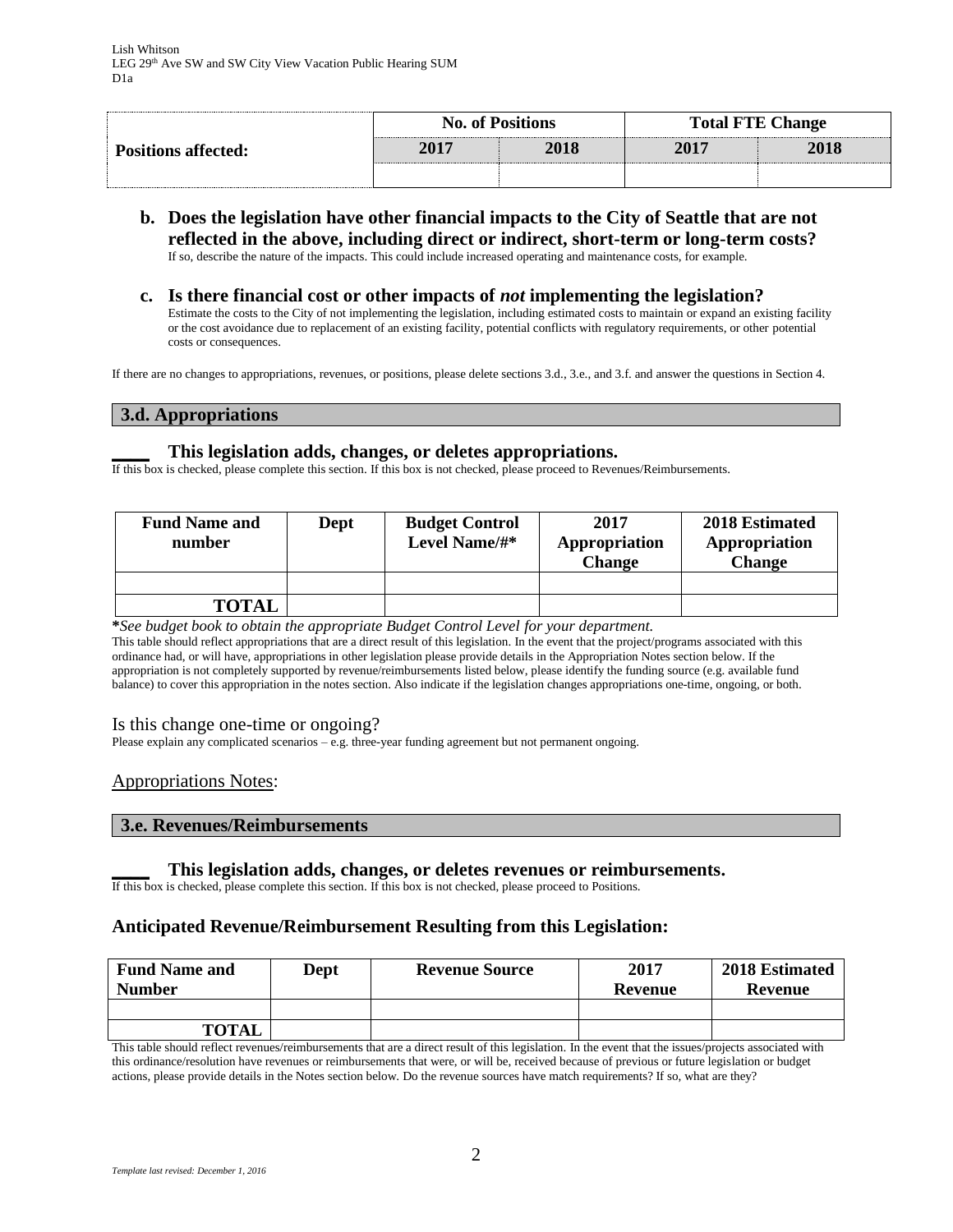Lish Whitson LEG 29th Ave SW and SW City View Vacation Public Hearing SUM D1a

#### Is this change one-time or ongoing?

Please explain any complicated scenarios – e.g. three-year funding agreement but not permanent ongoing.

#### Revenue/Reimbursement Notes:

#### **3.f. Positions**

#### **\_\_\_\_ This legislation adds, changes, or deletes positions.**

If this box is checked, please complete this section. If this box is not checked, please proceed to Other Implications.

### **Total Regular Positions Created, Modified, or Abrogated through this Legislation, Including FTE Impact:**

| Position # for<br><b>Existing</b><br><b>Positions</b> | <b>Position Title &amp;</b><br>Department* | <b>Fund</b><br>Name $&#</math></th><th>Program<br>& BCL</th><th>PT/FT</th><th>2017<br><b>Positions</b></th><th>2017<br><b>FTE</b></th><th>Does it sunset?<br>(If yes, explain below<br>in Position Notes)</th></tr><tr><td></td><td></td><td></td><td></td><td></td><td></td><td></td><td></td></tr><tr><td></td><td></td><td></td><td></td><td></td><td></td><td></td><td></td></tr><tr><td></td><td></td><td></td><td></td><td></td><td></td><td></td><td></td></tr><tr><td><b>TOTAL</b></td><td></td><td></td><td></td><td></td><td></td><td></td><td></td></tr></tbody></table>$ |
|-------------------------------------------------------|--------------------------------------------|--------------------------------------------------------------------------------------------------------------------------------------------------------------------------------------------------------------------------------------------------------------------------------------------------------------------------------------------------------------------------------------------------------------------------------------------------------------------------------------------------------------------------------------------------------------------------------------|
|-------------------------------------------------------|--------------------------------------------|--------------------------------------------------------------------------------------------------------------------------------------------------------------------------------------------------------------------------------------------------------------------------------------------------------------------------------------------------------------------------------------------------------------------------------------------------------------------------------------------------------------------------------------------------------------------------------------|

*\* List each position separately*

This table should only reflect the actual number of positions created by this legislation. In the event that positions have been, or will be, created as a result of previous or future legislation or budget actions, please provide details in the Notes section below.

#### Position Notes:

No

### **4. OTHER IMPLICATIONS**

- **a. Does this legislation affect any departments besides the originating department?** If so, please list the affected department(s) and the nature of the impact (financial, operational, etc.). No
- **b. Is a public hearing required for this legislation?** If yes, what public hearing(s) have been held to date, and/or what public hearing(s) are planned/required in the future? No
- **c. Does this legislation require landlords or sellers of real property to provide information regarding the property to a buyer or tenant?** If yes, please describe the measures taken to comply with RCW 64.06.080.
- **d. Is publication of notice with** *The Daily Journal of Commerce* **and/or** *The Seattle Times* **required for this legislation?**

For example, legislation related to sale of surplus property, condemnation, or certain capital projects with private partners may require publication of notice. If you aren't sure, please check with your lawyer. If publication of notice is required, describe any steps taken to comply with that requirement. No

#### **e. Does this legislation affect a piece of property?**

If yes, and if a map or other visual representation of the property is not already included as an exhibit or attachment to the legislation itself, then you must include a map and/or other visual representation of the property and its location as an attachment to the fiscal note. Place a note on the map attached to the fiscal note that indicates the map is intended for illustrative or informational purposes